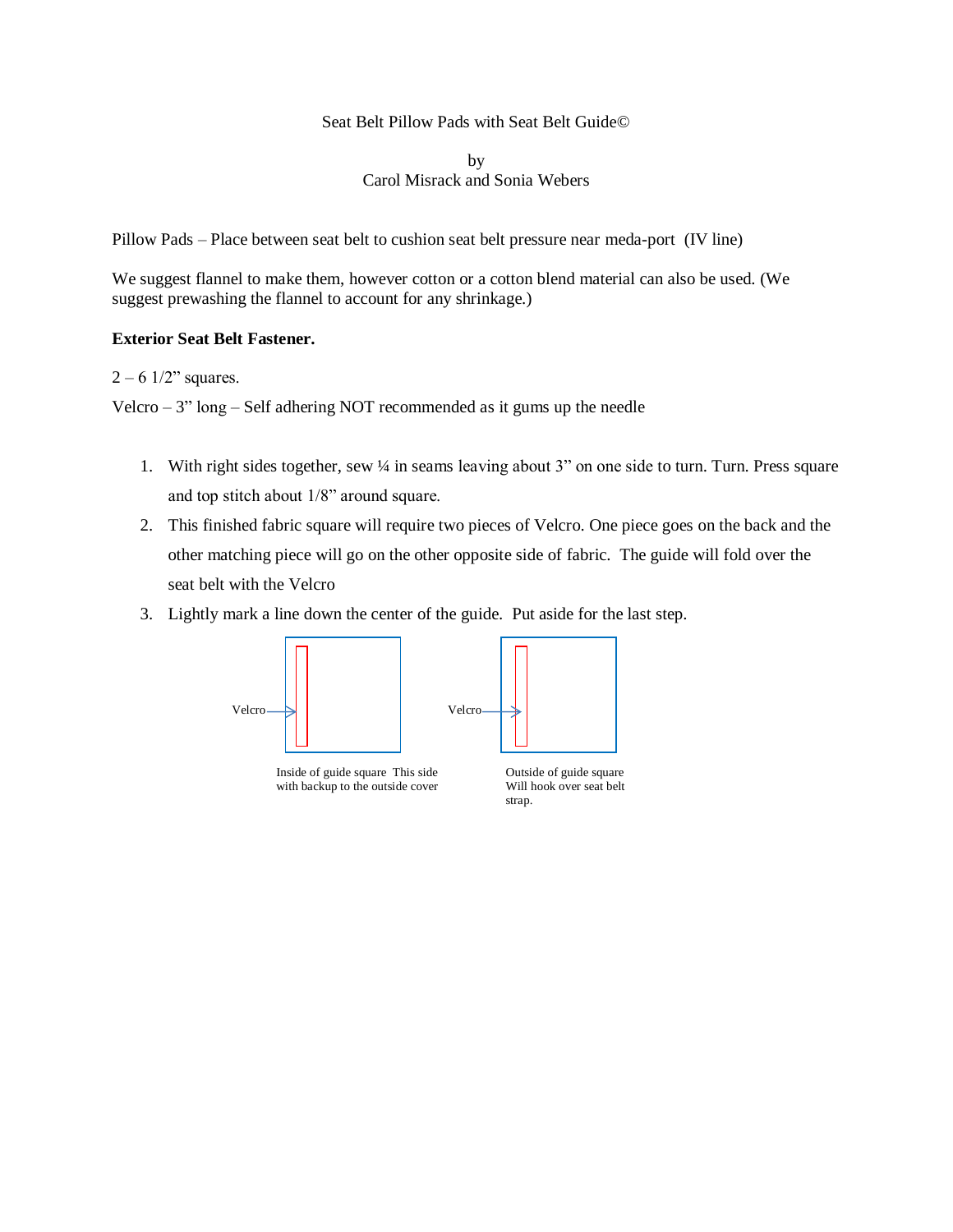## **Outside Pillow Cover:**

 $1 - 7.5 \text{ X } 18.5 \text{ (Base)}$ 

- 1. Cut base fabric piece to measure 7 1/2 by 18 1/2. Hem the two ends by ¼ inch seams. Next fold one side 3 inches down.
- 2. Here is where the seat belt guide is added. On the side without the fold, place the guide in the center and sew two lines of stitching ¼" on each side of the center line. This will fold over the seat belt.



- 3. Sew both sides by ¼ inch. The piece of fabric left should be 15 inches from the fold. Fold up the hemmed edge of fabric 7inches. The back of the folded pocket should measure 8 inches long by 71/2 inches wide.
- 4. Sew the edges ¼ in seam. You will have an envelope type of pocketed piece. This will get stuffed by an inner pocket of material filled with batting